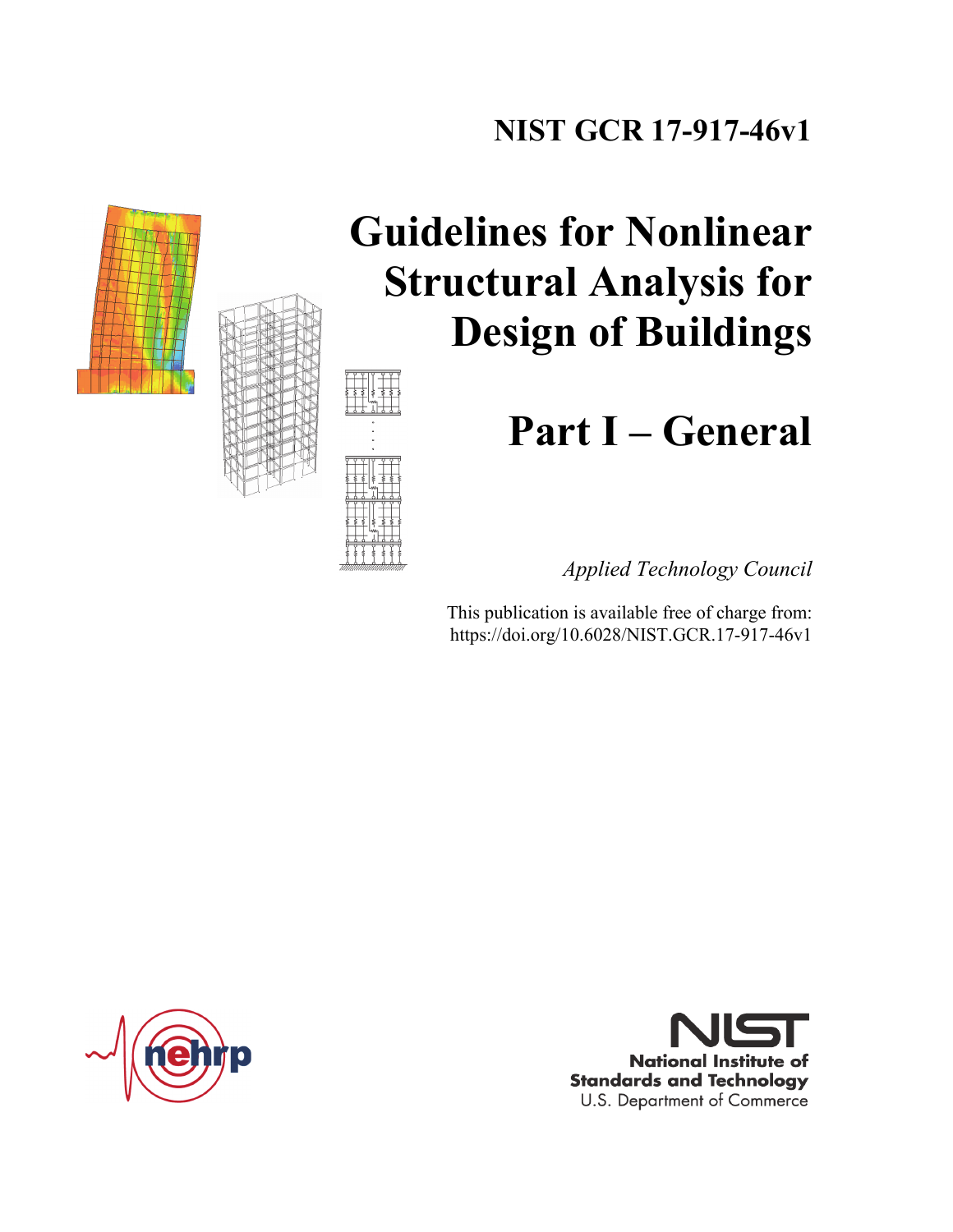## **Disclaimer**

This report was prepared for the Engineering Laboratory of the National Institute of Standards and Technology (NIST) under Contract SB1341-13-CQ-0009, Task Order 13-497. The contents of this publication do not necessarily reflect the views and policies of NIST or the U.S. Government.

This report was produced by the Applied Technology Council (ATC). While endeavoring to provide practical and accurate information, the Applied Technology Council, the authors, and the reviewers assume no liability for, nor express or imply any warranty with regard to, the information contained herein. Users of information contained in this report assume all liability arising from such use.

Unless otherwise noted, photos, figures, and data presented in this report have been developed or provided by ATC staff or consultants engaged under contract to provide information as works for hire. Any similarity with other published information is coincidental. Photos and figures cited from outside sources have been reproduced in this report with permission. Any other use requires additional permission from the copyright holders.

Certain commercial software, equipment, instruments, or materials may have been used in the preparation of information contributing to this report. Identification in this report is not intended to imply recommendation or endorsement by NIST, nor is it intended to imply that such software, equipment, instruments, or materials are necessarily the best available for the purpose.

NIST policy is to use the International System of Units (metric units) in all its publications. In this report, however, information is presented in U.S. Customary Units (inch-pound), as this is the preferred system of units in the U.S. engineering industry.

Cover image – Illustrative concrete shear wall models showing alternative strategies (Ohmura and Deierlein, 2010).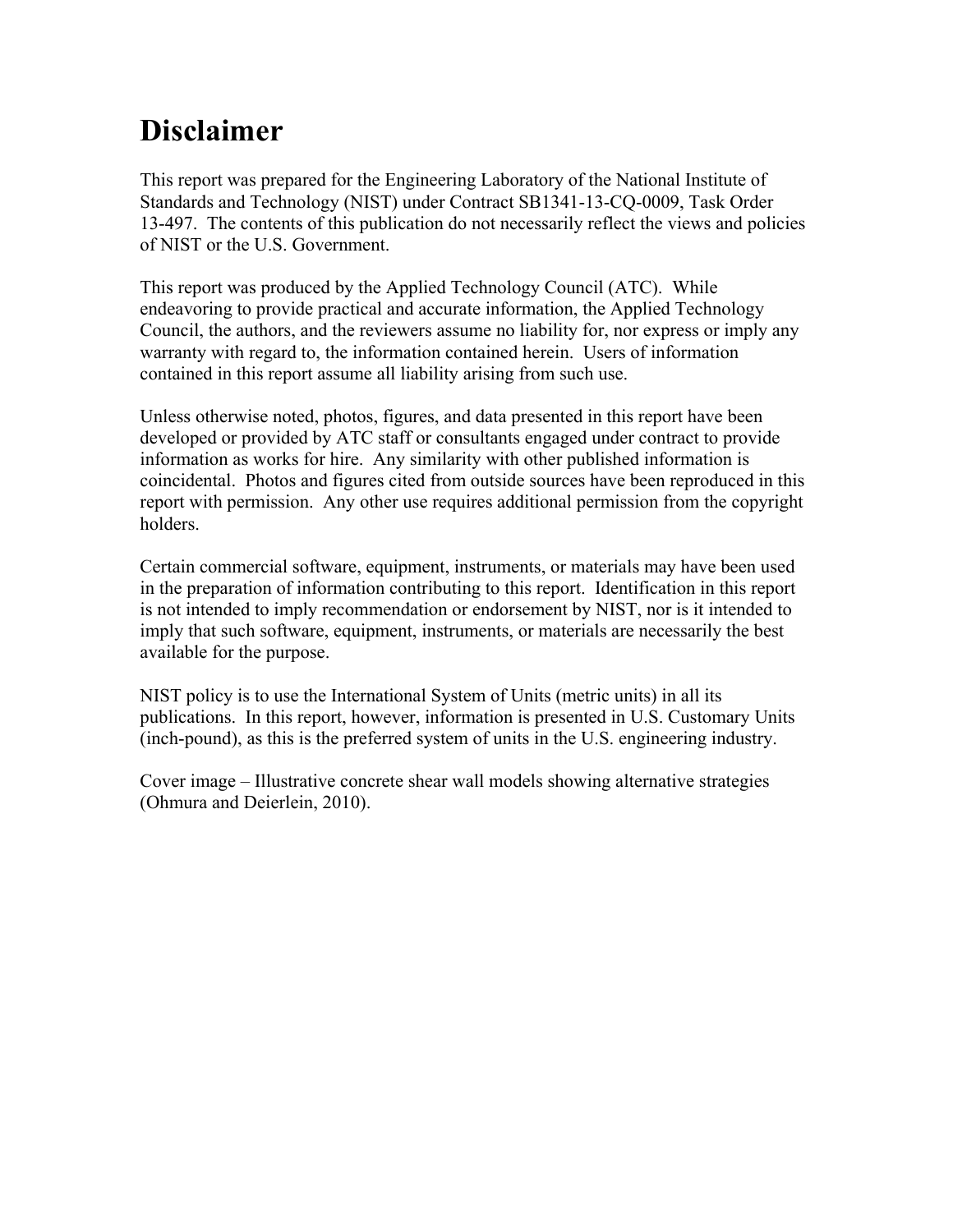### **NIST GCR 17-917-46v1**

# **Guidelines for Nonlinear Structural Analysis and Design of Buildings**

## **Part I – General**

Prepared for *U.S. Department of Commerce Engineering Laboratory National Institute of Standards and Technology Gaithersburg, MD 20899-8600* 

By

*Applied Technology Council 201 Redwood Shores Parkway, Suite 240 Redwood City, CA 94065* 

This publication is available free of charge from: https://doi.org/10.6028/NIST.GCR.17-917-46v1

April 2017



U.S. Department of Commerce *Wilbur L. Ross, Jr., Secretary* 

National Institute of Standards and Technology *Kent Rochford, Acting NIST Director and Under Secretary of Commerce for Standards and Technology*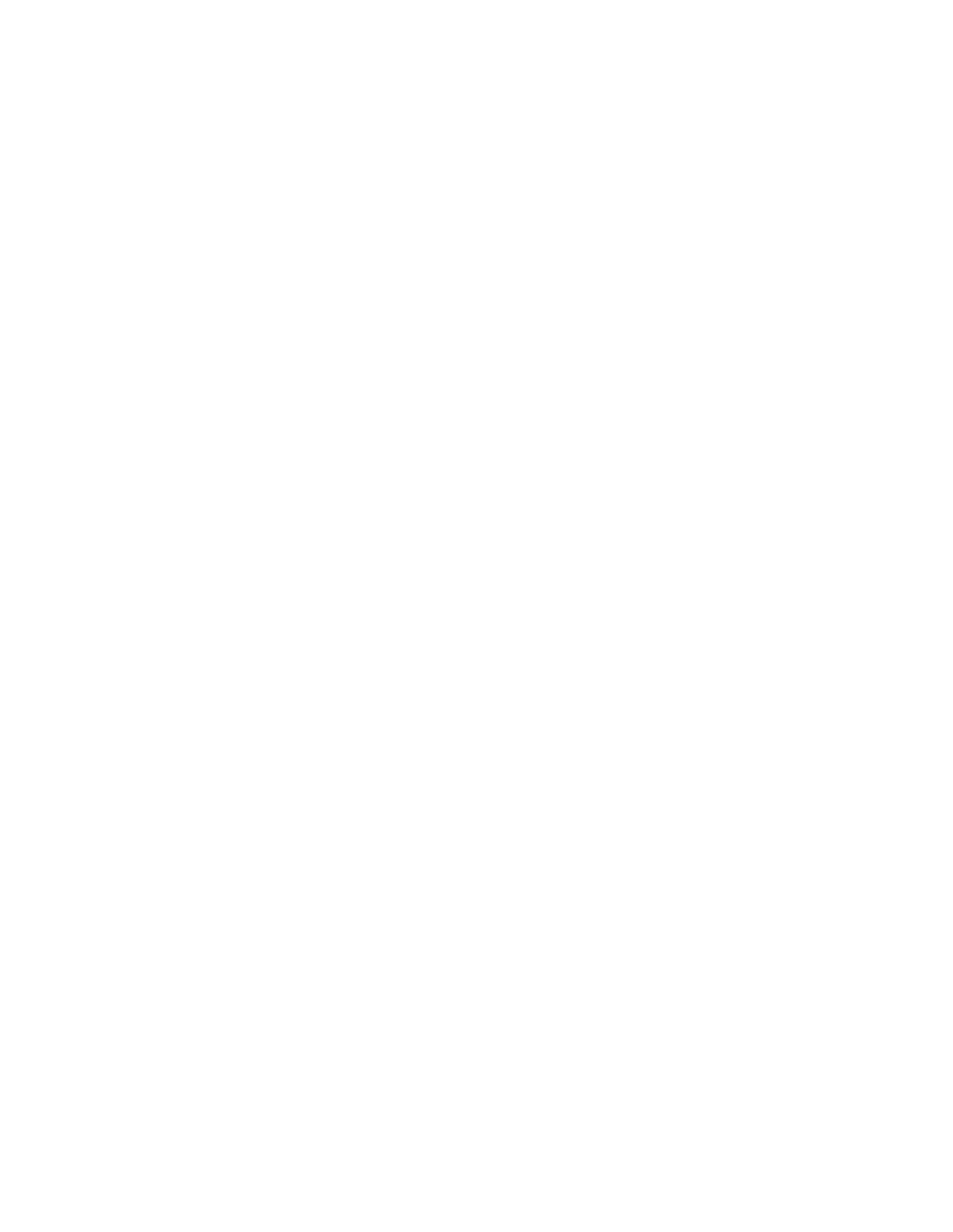## **NIST GCR 17-917-46v1**

### **Participants**

#### **National Institute of Standards and Technology**

Steven L. McCabe, Acting NEHRP Director and Group Leader Jay Harris, Research Structural Engineer Siamak Sattar, Research Structural Engineer Matthew S. Speicher, Research Structural Engineer Kevin K.F. Wong, Research Structural Engineer Earthquake Engineering Group, Materials and Structural Systems Division, Engineering Laboratory www.NEHRP.gov

#### **Applied Technology Council**

201 Redwood Shores Parkway, Suite 240 Redwood City, California 94065 www.ATCouncil.org

#### **Program Management**

Jon A. Heintz (Program Manager) Ayse Hortacsu (Associate Program Manager) Veronica Cedillos (Associate Project Manager)

#### **Program Committee on Seismic Engineering**

Jon A. Heintz (Chair) Michael Cochran James R. Harris James Jirsa Roberto Leon Stephen Mahin James O. Malley Donald Scott Andrew Whittaker

#### **Project Technical Committee**

Gregory G. Deierlein (Project Director) Curt Haselton (Project Director) Stephen T. Bono Wassim Ghannoum Mahmoud Hachem John D. Hooper James O. Malley Silvia Mazzoni Santiago Pujol Chia-Ming Uang

#### **Project Review Panel**

Tony Ghodsi Jerome F. Hajjar Yuli Huang Michael Mehrain Farzad Naeim Charles Roeder Thomas Sabol Mark Saunders John Wallace Kent Yu (ATC Board Contact)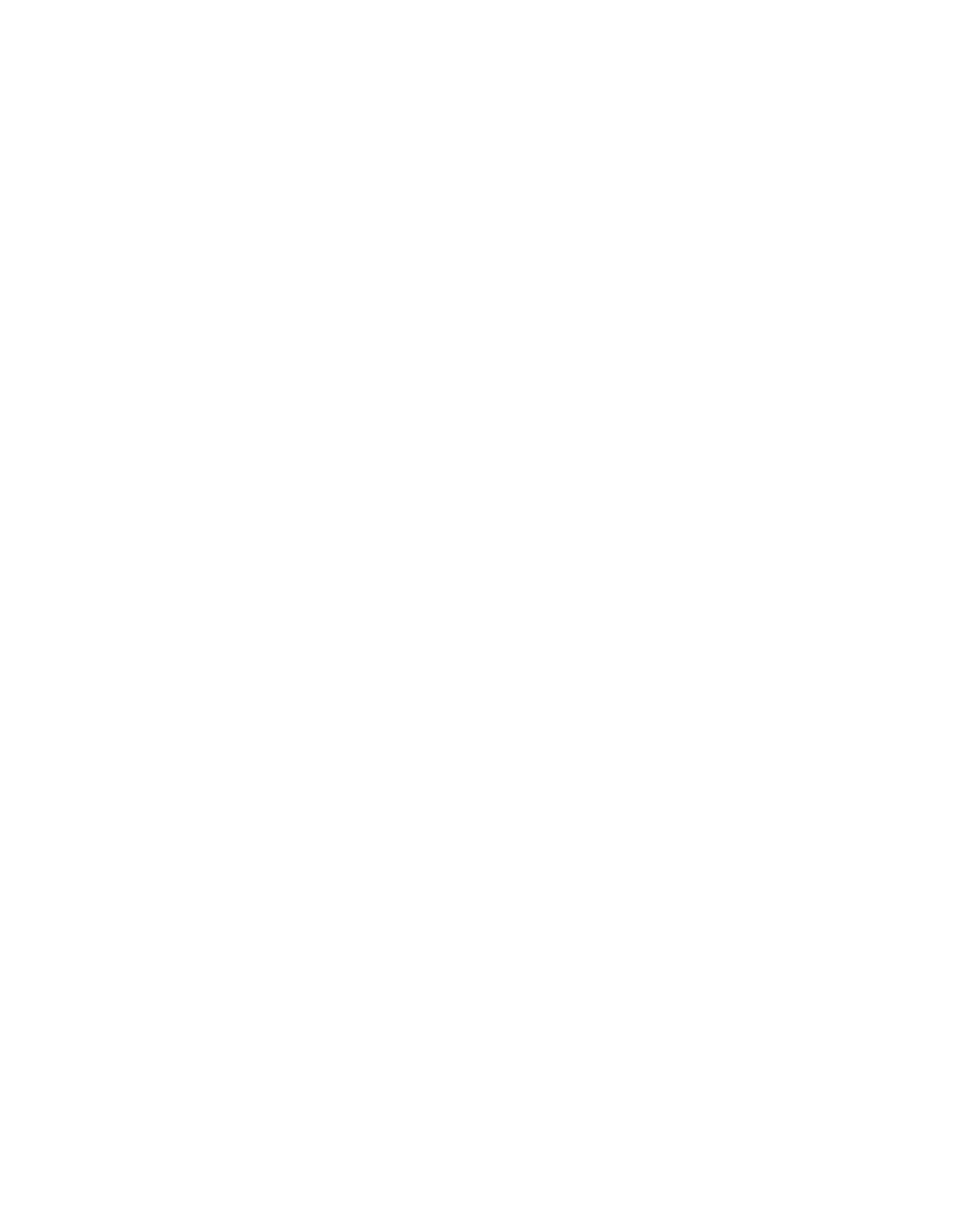## **Preface**

In September 2014, the Applied Technology Council (ATC) commenced a task order project under National Institute of Standards and Technology (NIST) Contract SB1341-13-CQ-0009 to develop guidance for nonlinear dynamic analysis (ATC-114 Project). The need for such guidance is identified as high-priority research and development topic (Proposed Research Initiative 6) in NIST GCR 14-917-27 report, *Nonlinear Analysis Research and Development Program for Performance-Based Seismic Engineering* (NIST, 2013), which outlines a research and development program for addressing the gap between state-of-the-art academic research and stateof-practice engineering applications for nonlinear structural analysis, analytical structural modeling, and computer simulation in support of performance-based seismic engineering. In addition, the NIST GCR 09-917-2 report, *Research Required to Support Full Implementation of Performance-Based Seismic Design* (NIST, 2009), also identified the need to improve analytical models for buildings and their components in near-collapse seismic loading.

To help fill this gap, the ATC-114 Project developed a series of reports that provide general nonlinear modeling and nonlinear analysis guidance, as well as guidance specific to the following two structural systems: structural steel moment frames and reinforced concrete moment frames. This *Part I Guidelines* document is the first in the series and provides general guidance. The companion *Part II Guidelines* (NIST GCR 17-917-46v2 and 17-917-46v3) provide further details for steel moment frame and reinforced moment frame systems, respectively. It is envisioned that these *Guidelines* will be used in conjunction with available performance-assessment provisions, or their equivalent, that are appropriate for the specific circumstances.

This *Part I Guidelines* document was developed by the members of the ATC-114 Phase 2 (*Steel Moment Frames*) and ATC-114 Phase 3 (*Reinforced Concrete Moment Frames*) project teams. ATC is indebted to the leadership of Greg Deierlein and Curt Haselton, who served as Project Directors of Phase 2 and 3, respectively. The Project Technical Committee of Phase 2 and 3, consisting of Stephen Bono, Wassim Ghannoum, Mahmoud Hachem, John Hooper, Jim Malley, Silvia Mazzoni, Santiago Pujol, and Chia-Ming Uang monitored and guided the technical efforts of the Project Working Groups, which included Dustin Cook, Ian McFarlane, Gulen Ozkula, Hee Jae Yang, and Zhi Zhou. The Project Review Panel, consisting of Tony Ghodsi, Jerry Hajjar, Yuli Huang, Mike Mehrain, Farzad Naeim, Charles Roeder, Tom Sabol, Mark Saunders, John Wallace, and Kent Yu (ATC Board Representative) provided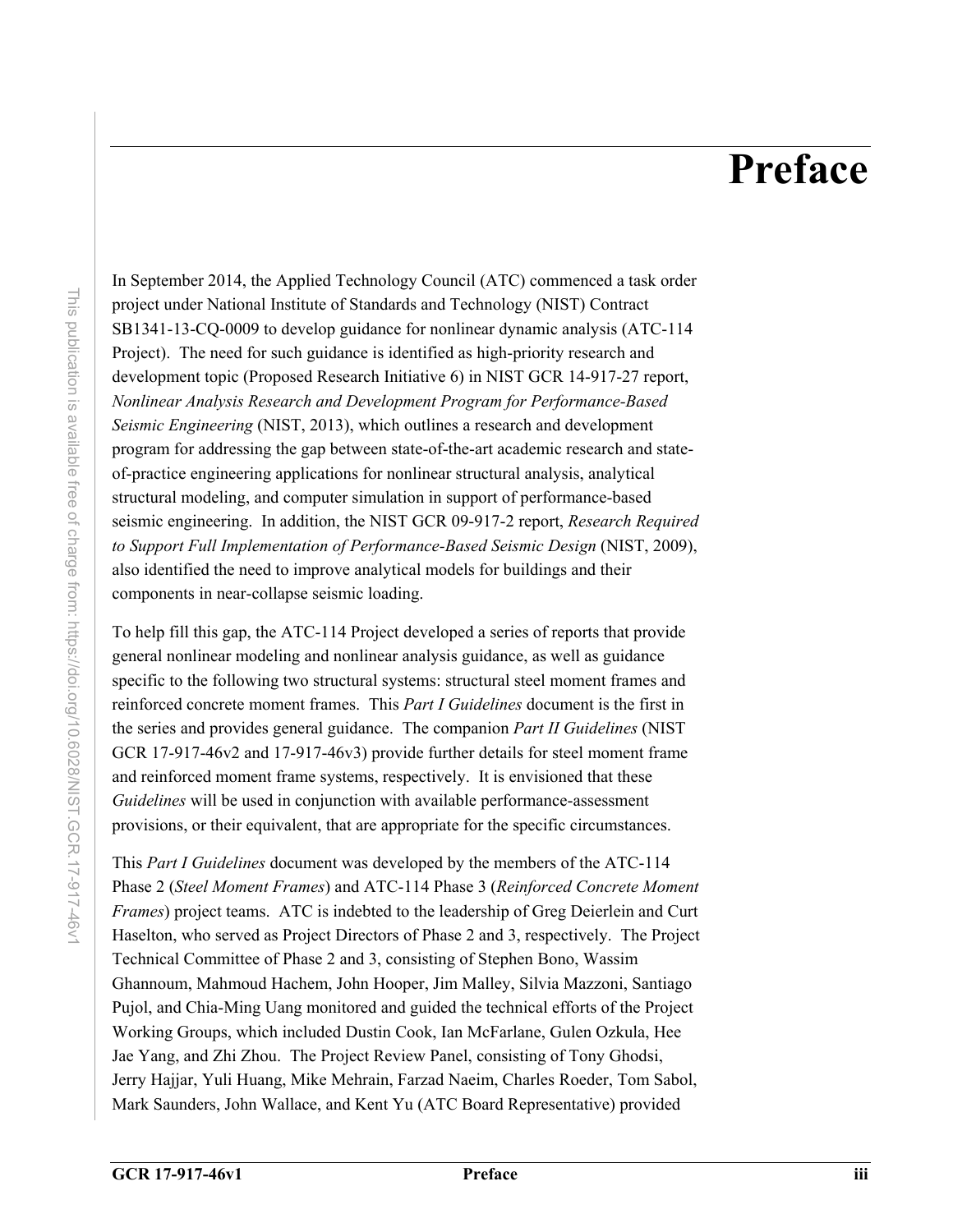technical advice and consultation over the duration of the work. The names and affiliations of all who contributed to this report are provided in the list of Project Participants.

ATC also gratefully acknowledges Steven L. McCabe (Contracting Officer's Representative), Jay Harris, Siamak Sattar, Matthew Speicher, and Kevin Wong for their input and guidance throughout the project development process. ATC staff members Veronica Cedillos and Carrie Perna provided project management support and report production services, respectively.

Ayse Hortacsu Jon Heintz Associate Program Manager Program Manager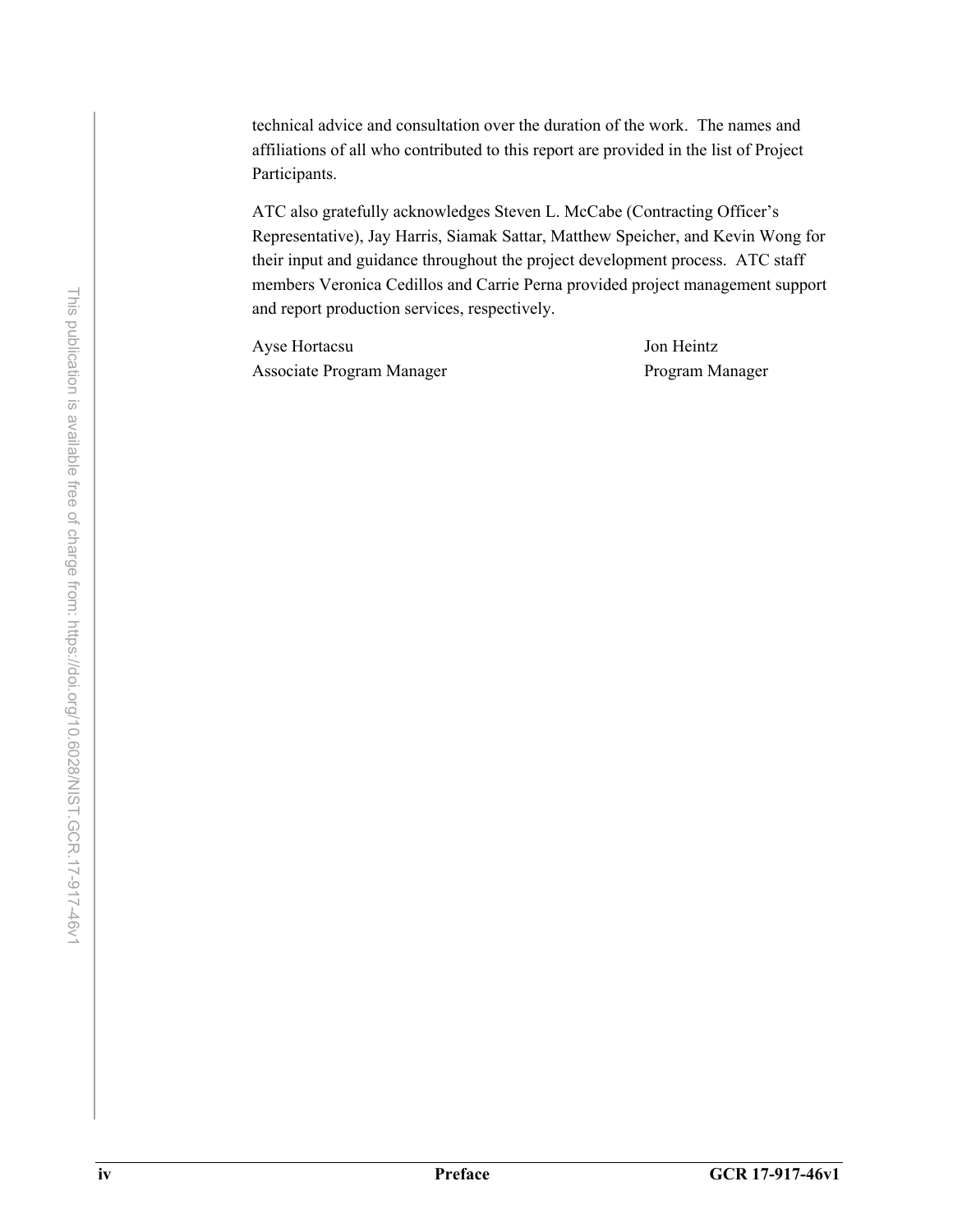# **Table of Contents**

| 1. |     |                                                                  |  |  |  |  |
|----|-----|------------------------------------------------------------------|--|--|--|--|
| 2. |     | <b>Overview of Nonlinear Modeling and Analysis Procedure 2-1</b> |  |  |  |  |
|    | 2.1 |                                                                  |  |  |  |  |
|    | 2.2 |                                                                  |  |  |  |  |
|    |     | 2.2.1                                                            |  |  |  |  |
|    |     | 2.2.2                                                            |  |  |  |  |
|    | 2.3 |                                                                  |  |  |  |  |
|    |     | Classification of Components by Expected Behavior 2-8<br>2.3.1   |  |  |  |  |
|    |     | 2.3.2                                                            |  |  |  |  |
|    |     | 2.3.3                                                            |  |  |  |  |
|    |     | 2.3.4                                                            |  |  |  |  |
|    | 2.4 |                                                                  |  |  |  |  |
|    |     | 2.4.1                                                            |  |  |  |  |
|    |     | 2.4.2                                                            |  |  |  |  |
|    |     | 2.4.3                                                            |  |  |  |  |
|    |     | 2.4.4                                                            |  |  |  |  |
|    |     | 2.4.5<br>Illustrative Wood-Frame Shear Panel Models 2-25         |  |  |  |  |
|    | 2.5 | Recommended Procedures for Creating and Calibrating              |  |  |  |  |
|    |     |                                                                  |  |  |  |  |
|    | 2.6 |                                                                  |  |  |  |  |
| 3. |     | General Nonlinear Structural Modeling Requirements 3-1           |  |  |  |  |
|    | 3.1 |                                                                  |  |  |  |  |
|    | 3.2 |                                                                  |  |  |  |  |
|    | 3.3 |                                                                  |  |  |  |  |
|    | 3.4 |                                                                  |  |  |  |  |
|    | 3.5 |                                                                  |  |  |  |  |
|    | 3.6 |                                                                  |  |  |  |  |
|    |     | 3.6.1                                                            |  |  |  |  |
|    |     | 3.6.2                                                            |  |  |  |  |
|    |     | 3.6.3                                                            |  |  |  |  |
|    |     | 3.6.4                                                            |  |  |  |  |
|    |     | Diaphragm Force Output and Meshing3-12<br>3.6.5                  |  |  |  |  |
|    |     | 3.6.6                                                            |  |  |  |  |
|    |     | 3.6.7                                                            |  |  |  |  |
|    |     | 3.6.8                                                            |  |  |  |  |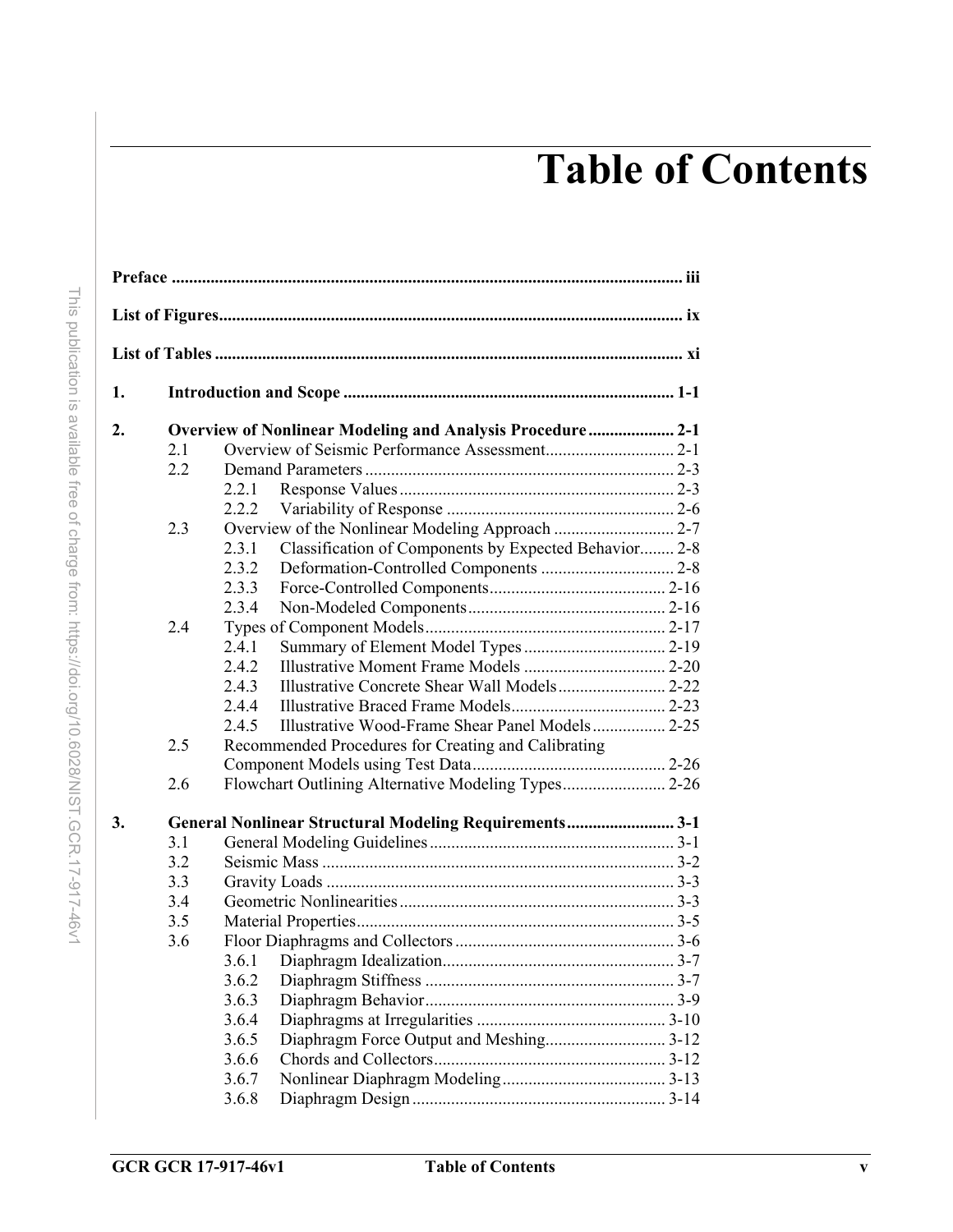|    | 3.7  |                                                              |     |
|----|------|--------------------------------------------------------------|-----|
|    | 3.8  |                                                              |     |
|    | 3.9  |                                                              |     |
|    |      | General Methods for Modeling Foundation Systems3-19<br>3.9.1 |     |
|    |      | 3.9.2                                                        |     |
|    |      | 3.9.3                                                        |     |
|    |      | 3.9.4                                                        |     |
|    |      | 3.9.5<br>Foundation Modeling Implementation3-21              |     |
|    |      | 3.9.6                                                        |     |
|    | 3.10 | Soil-Structure Interaction with Input Ground Motions 3-22    |     |
|    | 3.11 |                                                              |     |
|    |      | Modeling P-Delta Effects for Loads on the Gravity<br>3.11.1  |     |
|    |      |                                                              |     |
|    |      | 3.11.2 Explicitly Modeling the Gravity System3-26            |     |
|    |      | 3.11.3 Assessing Gravity System Failure Modes3-27            |     |
|    | 3.12 |                                                              |     |
|    | 3.13 |                                                              |     |
|    |      |                                                              |     |
| 4. |      |                                                              |     |
|    | 4.1  |                                                              |     |
|    | 4.2  |                                                              |     |
|    | 4.3  |                                                              |     |
|    | 4.4  |                                                              |     |
|    | 4.5  |                                                              |     |
|    | 4.6  |                                                              |     |
|    |      |                                                              |     |
| 5. |      |                                                              |     |
|    | 5.1  | Characterization of Earthquake Ground Motions 5-1            |     |
|    | 5.2  |                                                              |     |
|    |      | 5.2.1                                                        |     |
|    |      | 5.2.2                                                        |     |
|    |      | 5.2.3                                                        |     |
|    | 5.3  | Complete the Analysis and Interpret the Structural Response  |     |
|    |      |                                                              |     |
|    |      |                                                              |     |
| 6. |      | Performance Assessment and Acceptance Criteria               | 6-1 |
|    | 6.1  |                                                              |     |
|    |      | 6.1.1                                                        |     |
|    |      | 6.1.2<br>Story Drift Limits in Performance-Based Design  6-3 |     |
|    | 6.2  |                                                              |     |
|    | 6.3  |                                                              |     |
|    |      | 6.3.1                                                        |     |
|    |      | 6.3.2                                                        |     |
|    | 6.4  |                                                              |     |
|    | 6.5  | Acceptance Criteria for Performance Metrics beyond Safety of |     |
|    |      |                                                              |     |
|    | 6.6  | Treatment of Modeling Assumptions through Sensitivity        |     |
|    |      |                                                              |     |
|    | 6.7  |                                                              |     |